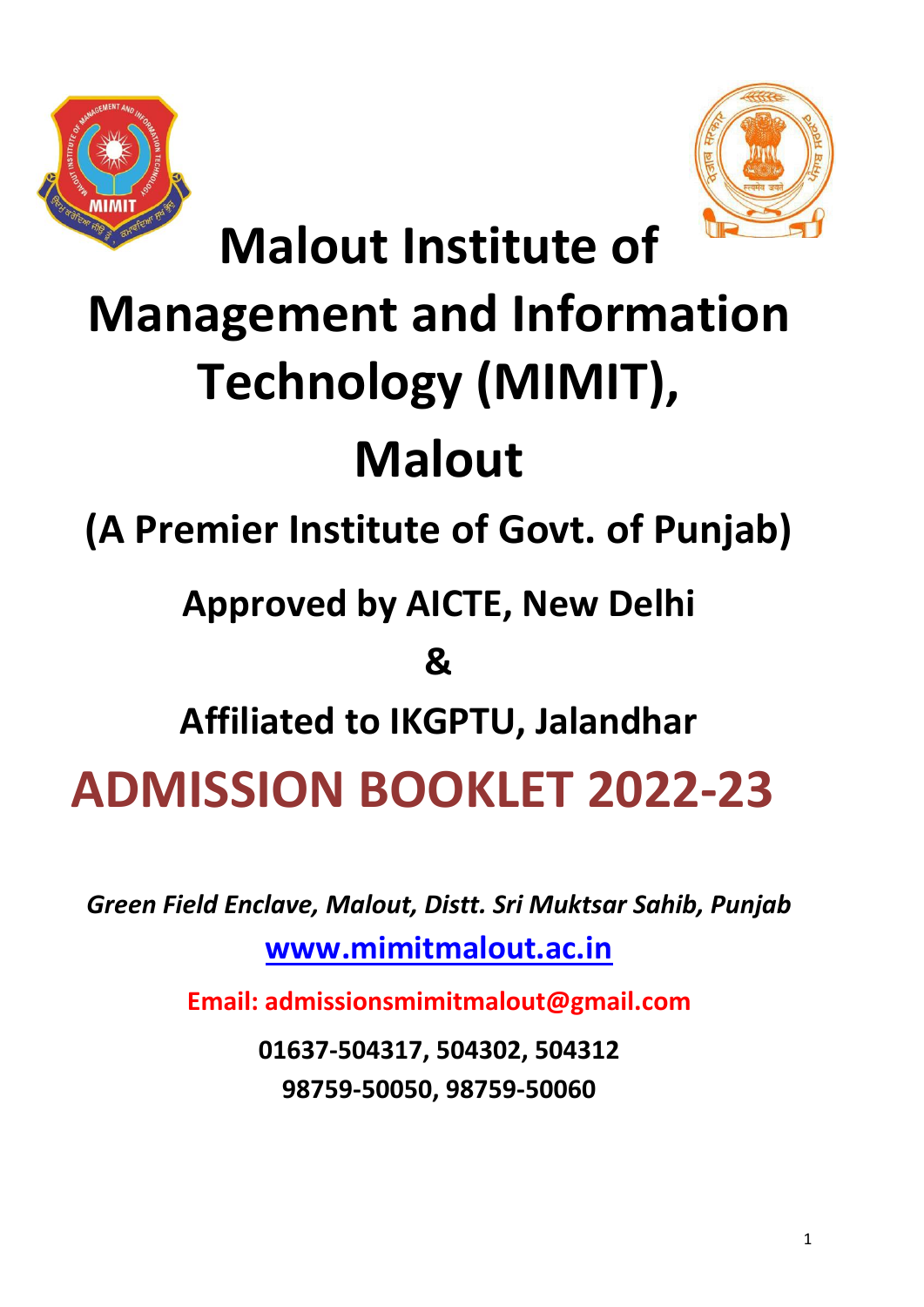# **CONTENTS**

| Sr. No. | <b>Description</b>                                 | Page No.  |
|---------|----------------------------------------------------|-----------|
| 1.      | <b>Courses Offered</b>                             | 3         |
| 2.      | <b>Eligibility Criteria</b>                        | $4 - 6$   |
| 3.      | <b>MIMIT Scholarship Scheme &amp; Fee</b>          | 7         |
|         | <b>Structure for MBA</b>                           |           |
| 4.      | <b>MIMIT Scholarship Scheme &amp; Fee</b>          | 8         |
|         | Structure for BBA/BCA/ B.Com. (Hons.)              |           |
| 5.      | <b>Chief Minister Scholarship Scheme &amp; Fee</b> | 09-10     |
|         | Structure for B. Tech. Ist year & LEET             |           |
| 6.      | Fee Structure & Maintenance Allowance              | 11        |
|         | under <b>Post Matric Scholarship Scheme</b> for    |           |
|         | SC/ST Students of Punjab State only                |           |
| 7.      | Fee Charged Under TFW scheme (only for             | 12        |
|         | Punjab residents)                                  |           |
| 8.      | <b>FAQs</b>                                        | $13 - 17$ |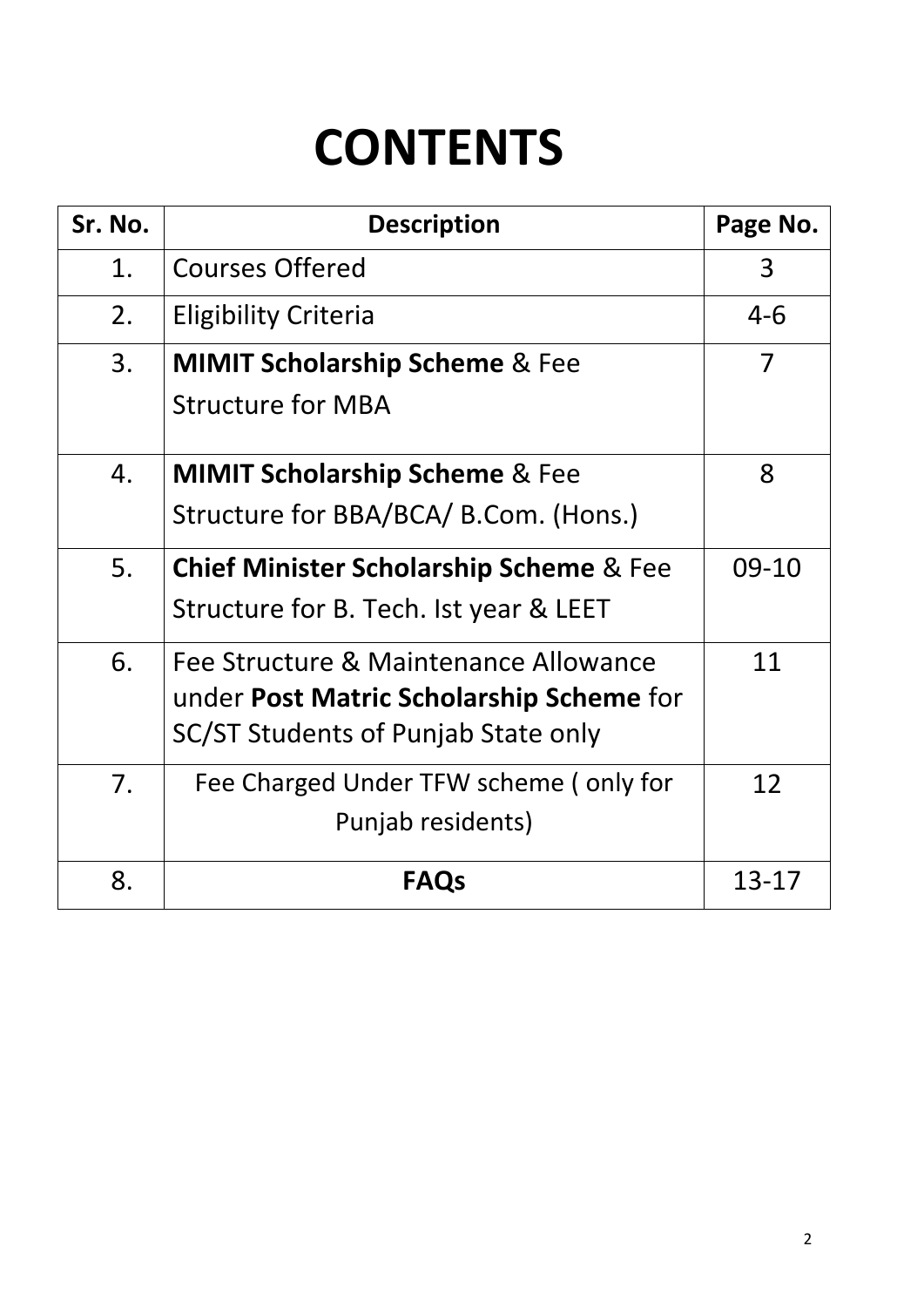# **Courses Offered**

## **AICTE Courses**

| <b>Programmes offered</b>                        | <b>Seats</b> |
|--------------------------------------------------|--------------|
| MBA (Marketing, Finance & HRM)                   | 60           |
| B. Tech. Computer Science & Engineering          | 120          |
| <b>B. Tech. Mechanical Engineering</b>           | 30           |
| B. Tech. Electronics & Communication Engineering | 30           |
| <b>B. Tech. Information Technology</b>           | RΩ           |

## **UGC Courses**

| <b>Programmes offered</b>                       | <b>Seats</b> |
|-------------------------------------------------|--------------|
| <b>Bachelor of Computer Applications (BCA)</b>  | 60           |
| Bachelor of Commerce (Hons.)(B.Com)             | 60           |
| <b>Bachelor of Business Administration(BBA)</b> | 60           |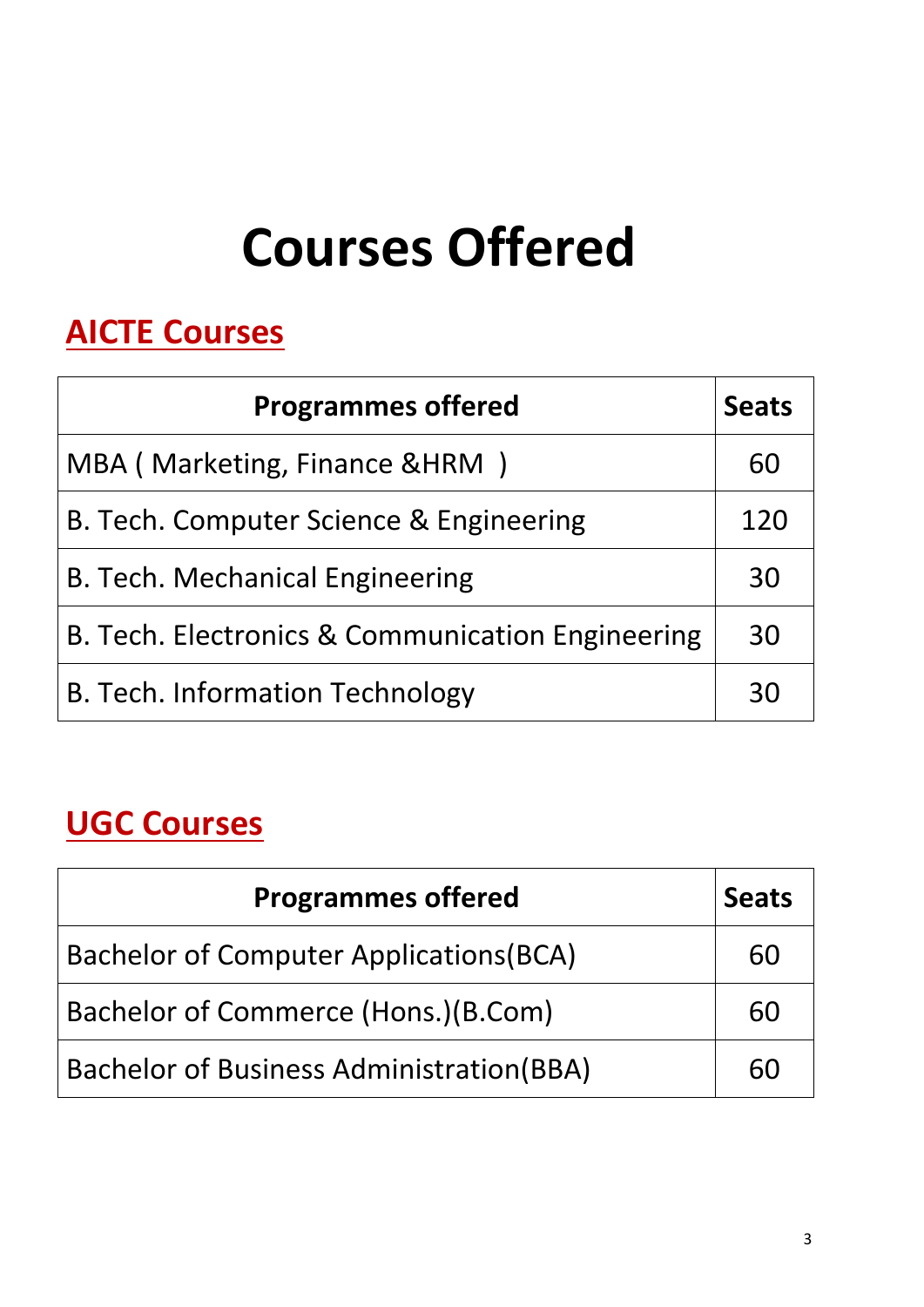## **Eligibility Criteria for B. Tech. (4 Year Course)**

Admission will be made on the basis of rank of JEE(Main) conducted by CBSE, New Delhi for both 85% quota for resident of Punjab and 15% quota for outside Punjab.

**OR** 

 Passed 10+2 examination with 45% marks (40% marks in case of candidates belonging to reserved category) with Physics/ Mathematics/Chemistry/Computer Science/Electronics/IT/ Biology/Informatics Practices/ Biotechnology/ Technical Vocational subject/ Agriculture/ Engineering Graphics /Business Studies/ Entrepreneurship (**Any of the Three**)

Duration of Course: 4 Years

## **Eligibility Criteria for B. Tech. LEET (3 Year Course)**

1. All the Candidates who have passed **Diploma examination** from an AICTE approved Institution and have obtained at least 45% marks (40% in case of Candidates belonging to reserved category) in appropriate branch of Engineering/ Technology shall be eligible to apply.

#### OR

2. All those candidates who have passed **B.Sc. Degree** from a recognized University as defined by UGC, with at least 45% marks (40% in case of Candidates belonging to reserved category) and passed XII standard with mathematics as a subject shall be eligible to apply.

Duration of Course: 3 Years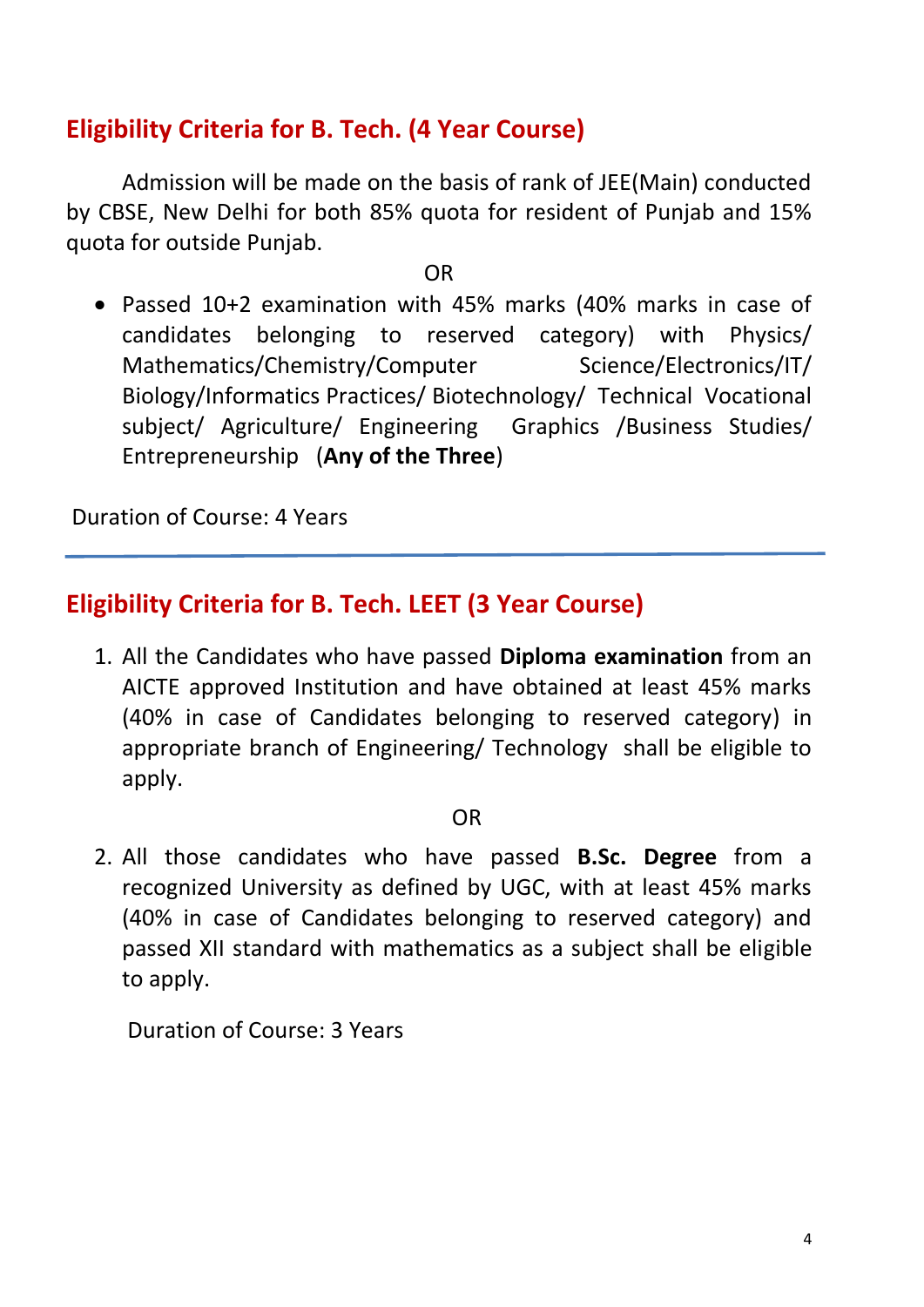## **Eligibility Criteria for MBA Course**

All those candidates who have passed Bachelors Degree of minimum three year duration in any discipline from a University recognized by the University Grants Commission (UGC) or with valid rank in CMAT shall be eligible to apply for MBA course.

Duration of Course: 2 Years

## **Eligibility Criteria for Bachelor of Business Administration (B.B.A. )**

All those candidates who have passed **10+2 or its equivalent examination in any stream** conducted by a recognized Board / University / Council.

**OR**

Those candidates who have passed their **Matriculation exam AND have also passed three year Diploma in any Trade from Punjab State Board of Technical Education & Industrial Training**, Chandigarh or such Examination from any other recognized State Board of Technical Education, or Sant Longowal Institute of Engineering & Technology, Longowal

Duration of Course: 3 Years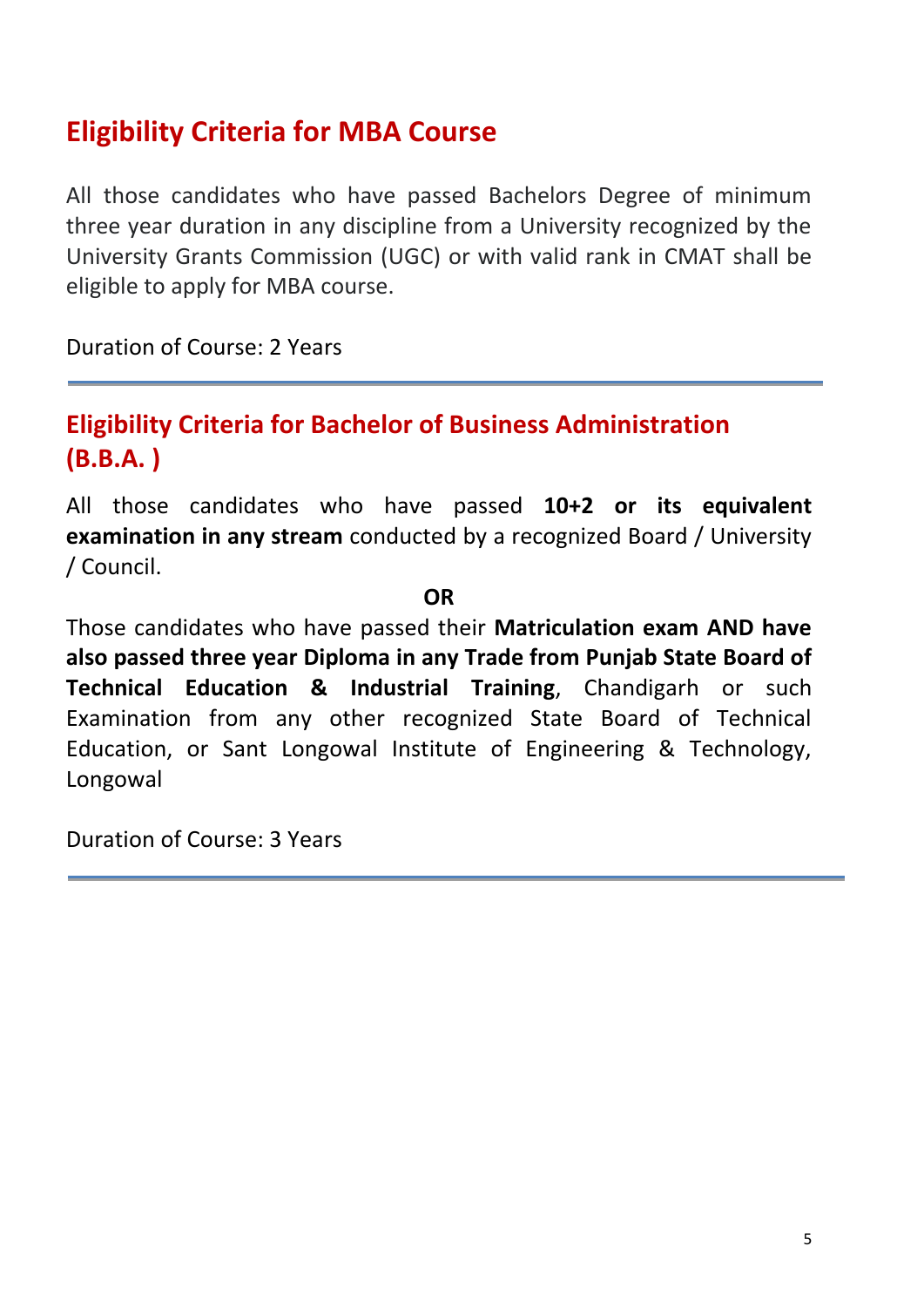## **Eligibility Criteria for Bachelor of Computer Application (B.C.A.)**

All those candidates who have passed **10+2 or its equivalent examination in any stream** conducted by a recognized Board / University / Council.

#### **OR**

Those candidates who have passed their **Matriculation exam AND have also passed three year Diploma in any Trade from Punjab State Board of Technical Education & Industrial Training**, Chandigarh or such Examination from any other recognized State Board of Technical Education, or Sant Longowal Institute of Engineering & Technology, Longowal

Duration of Course : 3 Years

## **Eligibility Criteria for B.Com. (Hons.)**

Having passed at least +2 examination of Punjab School Education Board or any other examination recognized as equivalent thereto with at least: **33% marks** in the aggregate in case of commerce students who have passed 10+2 examination

#### **OR**

**40%** for the students who have opted for two of the following commerce subjects in 10+2 (a) Accountancy (b) Business Studies (c) Economics (d) Mathematics (e) Office Management and Secretarial Practice (f) Principle and Practice of Insurance (g) Tax Procedure and Practice.

#### **OR**

45% for other candidates.

Duration of Course: 3 Years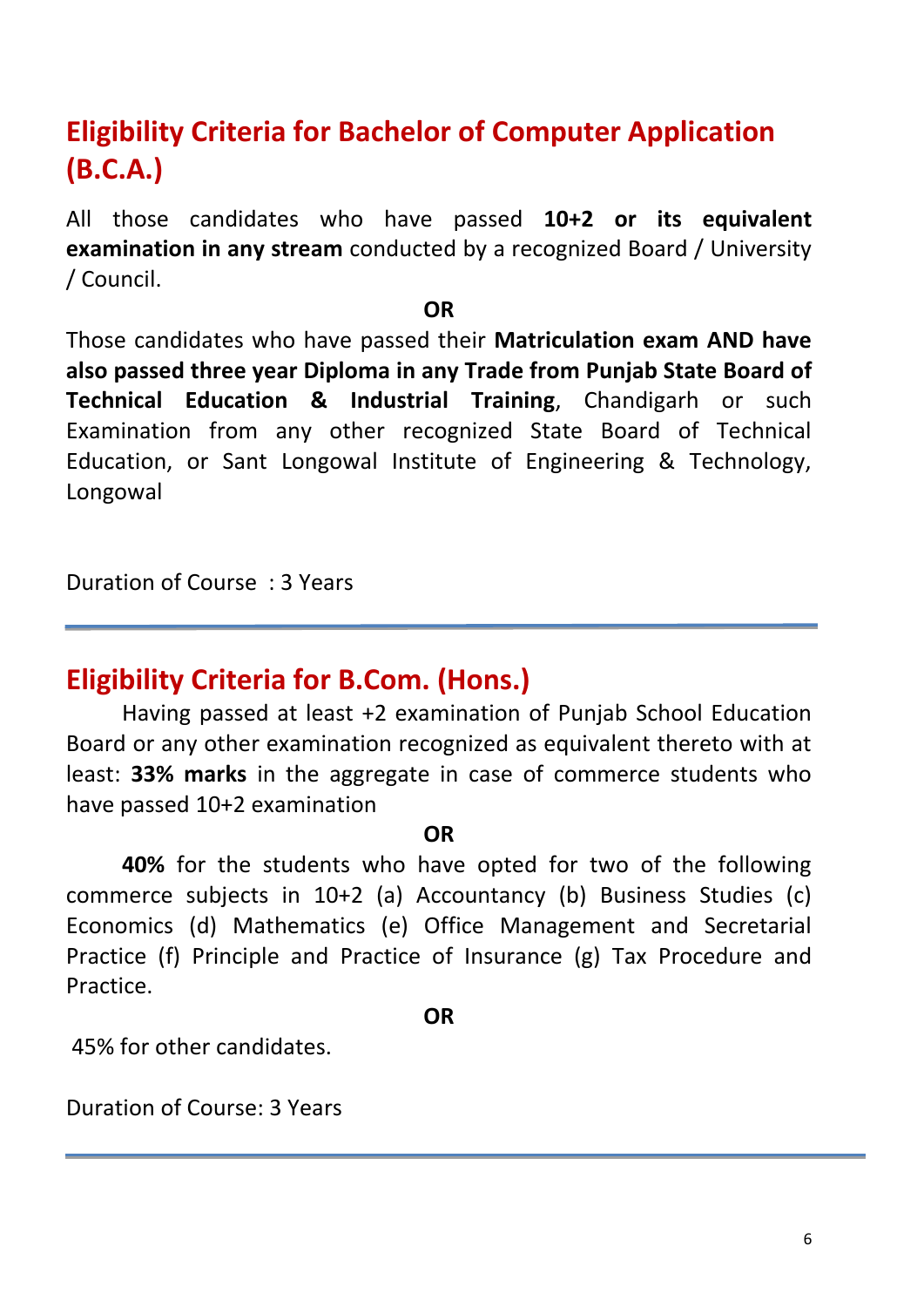#### **MIMIT SCHOLARSHIP SCHEME for MBA 2022-23**

| <b>Category (Marks in</b><br><b>Qualifying Exam i.e.</b> | %age of<br><b>Scholarship</b> | <b>Scholarship</b> | <b>MBA</b>                                                        |           |                               |                               |              |  |  |
|----------------------------------------------------------|-------------------------------|--------------------|-------------------------------------------------------------------|-----------|-------------------------------|-------------------------------|--------------|--|--|
| <b>Graduation</b> )                                      | (Tution Fees)                 | <b>Amount</b>      | <b>Ist Sem.</b>                                                   | $2nd$ sem | 3 <sup>rd</sup><br><b>Sem</b> | 4 <sup>th</sup><br><b>Sem</b> | <b>Total</b> |  |  |
| <b>Fee without MIMIT</b><br>Scholarship $\rightarrow$    |                               | 0                  | (Including Rs. 4000)<br>Rs. 49,294<br><b>Refundable Security)</b> | 41255     | 41407                         | 41255                         | 173211       |  |  |
| General<br>(95% & above)                                 | 100%                          | 30000              | (Including Rs. 4000)<br>Rs. 19,294<br><b>Refundable Security)</b> | 11255     | 11407*                        | 11255*                        | 53211*       |  |  |
| General<br>$(80\% \& 94.99)$                             | 70%                           | 21000              | Rs. 28,294 (Including Rs. 4000)<br><b>Refundable Security)</b>    | 20255     | 20407*                        | 20255*                        | 89211*       |  |  |
| General<br>$(70-79.99\%)$                                | 50%                           | 15000              | (Including Rs. 4000)<br>Rs. 34,294<br><b>Refundable Security)</b> | 26255     | 26407*                        | 26255*                        | 113211*      |  |  |
| General<br>$(60-69.99\%)$                                | 40%                           | 12000              | (Including Rs. 4000)<br>Rs. 37,294<br>Refundable Security)        | 29255     | 29407*                        | 29255*                        | 125211*      |  |  |

**\*Note:- Student will avail scholarship for the 1st two Semesters on the basis of marks secured in qualifying exam, thereafter it is subject to conditions.**

**Examination Fees Rs.1000/- per sem & University Related fees (1st sem 1150/- and after 550/- for 3rd sem) & University Documents fees Rs.500/- in 4th sem will be directly submitted by the student through their login id of IKGPTU, Jalandhar. (not** 

**included in the above)**

**(Two Seater/ Four Seater) (Single Seater) Hostel Charges: =Rs. 6300/- per annum =9450/- per annum Refundable Security =Rs. 6000/- one time only =6000/- one time only Total = Rs.12300/- =15450/-**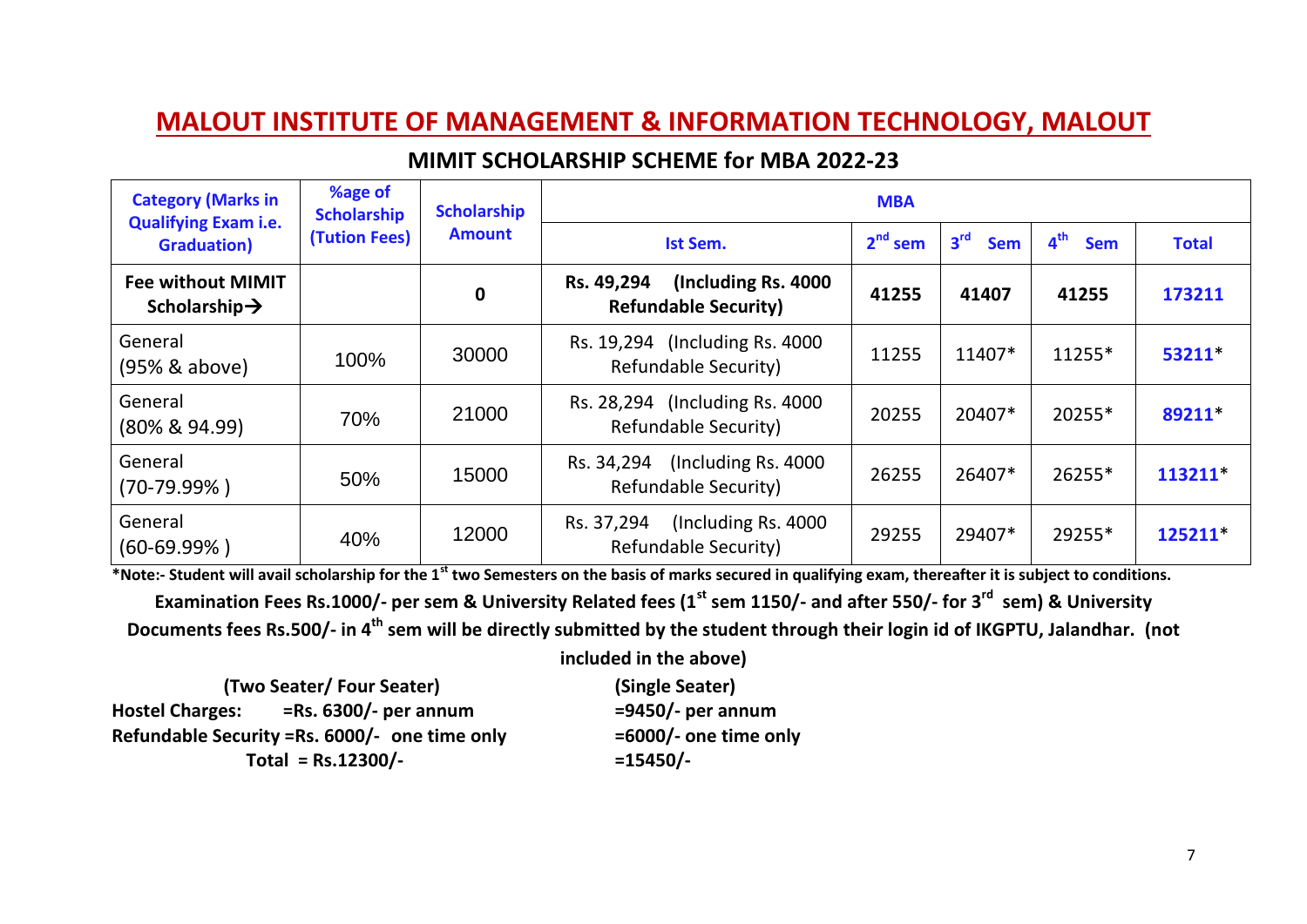#### **MIMIT SCHOLARSHIP SCHEME for BBA/BCA/ B.Com. (Hons.) 2022-23**

**Fees In Rs.**

| <b>Category (Marks in</b>                             | %age of                             | <b>Scholarship</b> |                                                             |           | BCA/BBA/B.COM.      |                     |                     |                     |              |
|-------------------------------------------------------|-------------------------------------|--------------------|-------------------------------------------------------------|-----------|---------------------|---------------------|---------------------|---------------------|--------------|
| <b>Qualifying Exam i.e.</b><br>$10+2)$                | <b>Scholarship</b><br>(Tution Fees) | <b>Amount</b>      | <b>Ist Sem</b>                                              | $2nd$ Sem | 3 <sup>rd</sup> Sem | 4 <sup>th</sup> Sem | 5 <sup>th</sup> Sem | 6 <sup>th</sup> Sem | <b>Total</b> |
| <b>Fee without MIMIT</b><br>Scholarship $\rightarrow$ |                                     | 0                  | 24,900 (Including Rs. 2000/-<br><b>Refundable Security)</b> | 20850     | 20850               | 20850               | 20850               | 20850               | 129150       |
| General<br>(95% & above)                              | 100%                                | 15500              | 9,400 (Including Rs. 2000/-<br>Refundable<br>Security)      | 5350      | 5350*               | 5350*               | 5350*               | 5350*               | 36150*       |
| General<br>(80% & 94.99%)                             | 70%                                 | 10850              | 14,050 (Including Rs. 2000/-<br>Refundable Security)        | 10000     | 10000*              | 10000*              | 10000*              | 10000*              | 64050*       |
| General<br>(70-79.99%)                                | 50%                                 | 7750               | <b>17,150</b> (Including Rs. 2000/-<br>Refundable Security) | 13100     | 13100*              | 13100*              | 13100*              | 13100*              | 82650*       |
| General<br>$(60-69.99%)$                              | 40%                                 | 6200               | 18,700 (Including Rs. 2000/-<br>Refundable Security)        | 14650     | 14650*              | 14650*              | 14650*              | 14650*              | 91950*       |

**\*Note:- Student will avail scholarship for the 1st two Semesters on the basis of marks secured in qualifying exam, thereafter it is subject to conditions. Examination Fees Rs.1000/- per sem & University Related fees (1st sem Rs.1150/- and after Rs. 550/- for 3rd & 5 th sem) &**  University Documents fees Rs.500/- in 6<sup>th</sup> Sem will be directly submitted by the student through their login id of IKGPTU, **Jalandhar. (not included in the above)**

**(Two Seater/ Four Seater) (Single Seater) Hostel Charges: =Rs. 6300/- per annum =9450/- per annum Refundable Security =Rs. 6000/- one time only =6000/- one time only Total = Rs.12300/- =15450/-**

8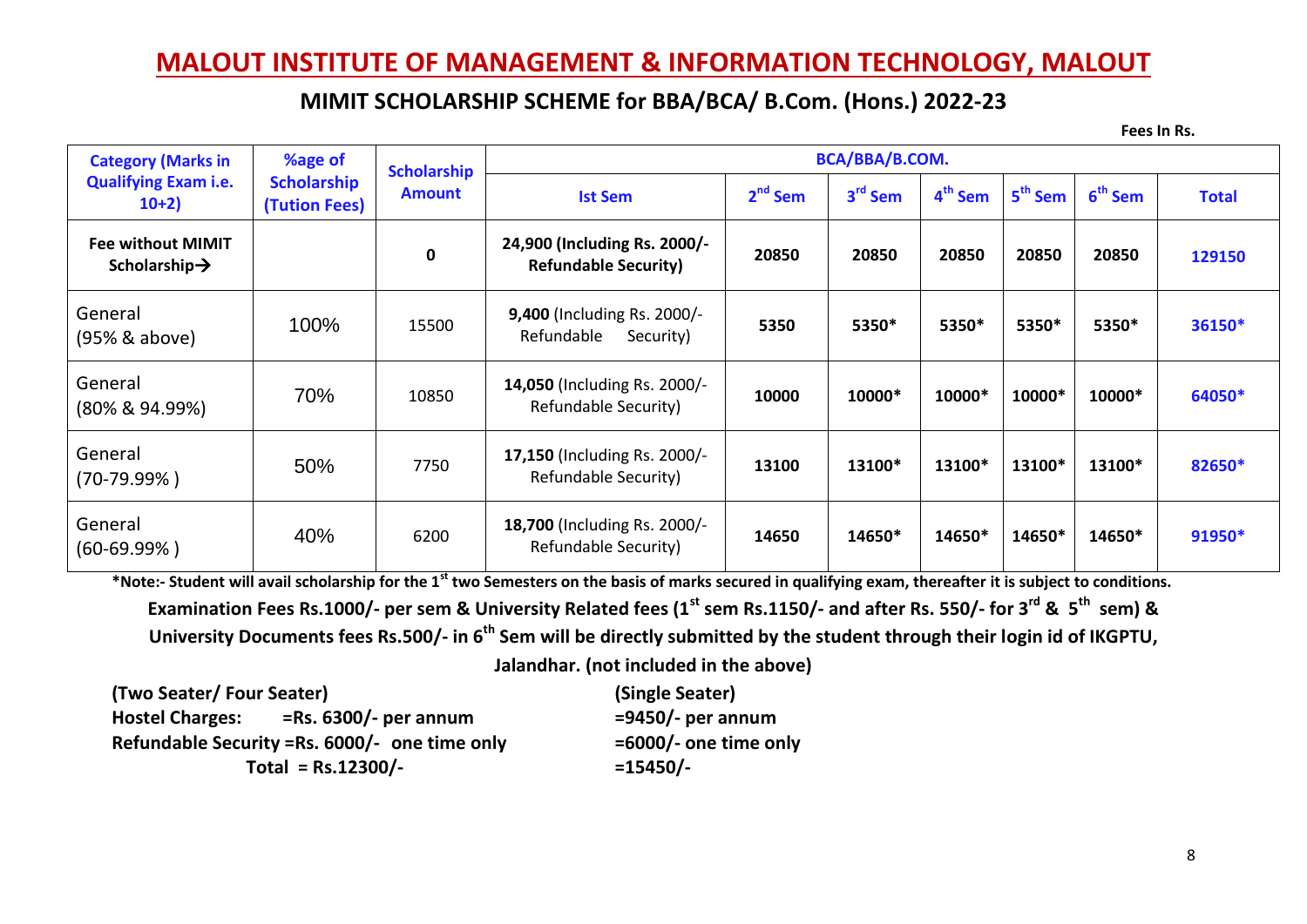**Fee Structure under Chief Minister Scholarship Scheme**

**For B. Tech. and B. Tech. (LEET) 2022-23**

|                |                                                                          |                                            |                                                            |                                                            |                               |                               |                               |                               | <b>Fees</b>                   | In Rs.                        |                               |              |
|----------------|--------------------------------------------------------------------------|--------------------------------------------|------------------------------------------------------------|------------------------------------------------------------|-------------------------------|-------------------------------|-------------------------------|-------------------------------|-------------------------------|-------------------------------|-------------------------------|--------------|
| <b>Course</b>  | <b>Category (Marks in</b><br><b>Qualifying Exam i.e.</b><br>10+2/Diploma | %age of<br>Scholarship<br>(Tution<br>Fees) | <b>Scholarship</b><br><b>Amount per</b><br><b>Semester</b> | Ist Sem.(B.Tech.) /3rd Sem.<br>(LEET) Fee                  | 2 <sup>nd</sup><br><b>Sem</b> | 3 <sup>rd</sup><br><b>Sem</b> | 4 <sup>th</sup><br><b>Sem</b> | 5 <sup>th</sup><br><b>Sem</b> | 6 <sup>th</sup><br><b>Sem</b> | 7 <sup>th</sup><br><b>Sem</b> | 8 <sup>th</sup><br><b>Sem</b> | <b>Total</b> |
|                | <b>Fee without CM</b><br>Scholarship $\rightarrow$                       | $\mathbf 0$                                | $\mathbf 0$                                                | 49,368<br>(Including Rs. 4000 Refundable<br>Security)      | 41255                         | 41481                         | 41255                         | 41444                         | 41255                         | 41407                         | 41255                         | 338720       |
|                | JEE Rank (upto 1 Lac /<br>General (95% & above)                          | 100%                                       | 30000                                                      | Rs. 19,368<br>(Including Rs. 4000 Refundable<br>Security)  | 11255                         | 11481*                        | 11255*                        | 11444*                        | 11255* 11407*                 |                               | 11255*                        | 98720*       |
| <b>B.</b> Tech | General (80 - 94.99%)                                                    | 70%                                        | 21000                                                      | Rs. 28,368<br>(Including Rs. 4000 Refundable<br>Security)  | 20255                         | 20481*                        | 20255*                        | 20444*                        | 20255*                        | 20407*                        | 20255*                        | 170720*      |
|                | General (70-79.99%)                                                      | 50%                                        | 15000                                                      | Rs. 34,368<br>(Including Rs. 4000 Refundable<br>Security)  | 26255                         | 26481*                        | 26255*                        | 26444*                        | 26255*                        | 26407*                        | 26255*                        | 218720*      |
|                | General (60-69.99%)                                                      | 40%                                        | 12000                                                      | Rs. 37,368<br>(Including Rs. 4000 Refundable)<br>Security) | 29255                         | 29481*                        | 29255*                        | 29444*                        | 29255*                        | 29407*                        | 29255*                        | 242720*      |

**\*Note:- Student will avail scholarship for the 1st two Semesters on the basis of marks secured in qualifying exam, thereafter it is subject to conditions. Examination Fees Rs.1000/- per sem & University Related fees (1st sem Rs. 1150/-for B.Tech-1 st year & and after Rs.550/- for 3rd ,**  5<sup>th</sup>, 7<sup>th</sup> sem) (3rd sem Rs. 1150/-for B.Tech-Leet & and after Rs.550/- for 5<sup>th</sup>, 7<sup>th</sup> sem) & University Documents fees Rs.500/- in 8<sup>th</sup>

**Sem will be directly submitted by the student through their login id of IKGPTU, Jalandhar. (not included in the above)**

**(Two Seater/ Four Seater) (Single Seater) Hostel Charges: =Rs. 6300/- per annum =9450/- per annum Refundable Security =Rs. 6000/- one time only =6000/- one time only Total = Rs.12300/- =15450/-**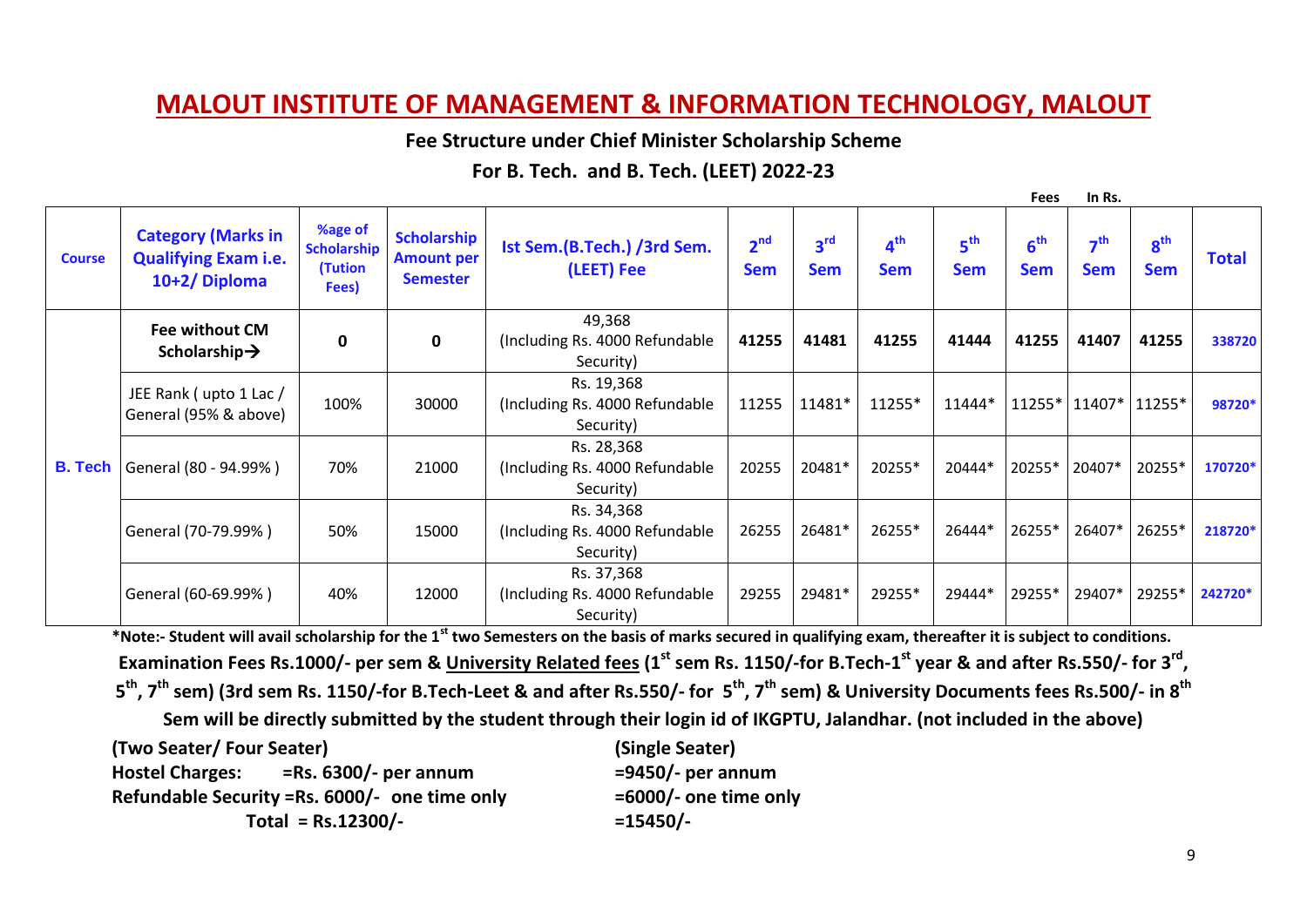**Fee Structure for Post Matric Scholarship Scheme for SC/ST Student (For Punjab State only) Amount in Rs.**

| <b>Branch / Years</b>                    | $1st$ Sem                                            | 2 <sup>nd</sup> | 3 <sup>rd</sup> Sem                                         | $4^{\text{th}}$ | $\mathsf{s}^{\mathsf{th}}$ | 6 <sup>th</sup> | –th        | 8 <sup>th</sup> | Total |
|------------------------------------------|------------------------------------------------------|-----------------|-------------------------------------------------------------|-----------------|----------------------------|-----------------|------------|-----------------|-------|
|                                          |                                                      | <b>Sem</b>      |                                                             | Sem             | Sem                        | <b>Sem</b>      | <b>Sem</b> | Sem             |       |
| $B.Tech-(04 yr)$<br>(CSE, ECE, IT, ME)   | 6250<br>(Including Rs. 4000 Refundable)<br>Security) | <b>Nil</b>      | <b>Nil</b>                                                  | <b>Nil</b>      | <b>Nil</b>                 | <b>Nil</b>      | <b>Nil</b> | <b>Nil</b>      | 6250  |
| B.Tech-Leet (CSE,<br>ECE, IT, ME)-(03yr) | <b>NA</b>                                            |                 | 6250<br>(Including Rs. 4000)<br><b>Refundable Security)</b> | <b>Nil</b>      | <b>Nil</b>                 | <b>Nil</b>      | <b>Nil</b> | <b>Nil</b>      | 6250  |
| MBA- (02 yr)                             | 6250<br>(Including Rs. 4000 Refundable)<br>Security) | <b>Nil</b>      | <b>Nil</b>                                                  | <b>Nil</b>      |                            | <b>NA</b>       |            |                 | 6250  |
| BBA, BCA, B.Com-<br>Hons $(03 yr)$       | 4050<br>(Including Rs. 2000 Refundable<br>Security)  | <b>Nil</b>      | <b>Nil</b>                                                  | <b>Nil</b>      | <b>Nil</b>                 | <b>Nil</b>      |            | <b>NA</b>       | 4050  |

|    | <b>Sr. No.   Conditions for the Scheme</b> | <b>Detail of Scholarship</b>                    | <b>Remarks</b>                        |
|----|--------------------------------------------|-------------------------------------------------|---------------------------------------|
|    | 1. Student should be resident of           | * All the Tuition Fees + Non-Refundable Fees    | Only Refundable Fee (Rs. 4000/- for   |
|    | <b>Punjab belonging to SC/ST Category</b>  | * Welfare Department also provide Rs.1200/- for | BBA/BCA/B.Com. (Hons.) and Rs.        |
| ∸. | 2. Parents' Annual Income from all         | Hostlers and Rs.550/- for each month for day    | 6000/- for B. Tech. and MBA) is to be |
|    | sources should be less than 2.5 Lacs       | scholars separately.                            | charged at the time of Admission.     |
|    |                                            |                                                 | www.punjabscholarships.gov.in         |

**Note: Examination Fees Rs.1000/- per sem & University Related fees (1st sem 1150/-for B.Tech-1 st yr, MBA & UGC Courses and**  after 550/- in 3<sup>rd</sup>, 5<sup>th</sup> & 7<sup>th</sup> Sem) (3<sup>rd</sup> sem 1150/-for B.Tech-Leet and after 550/- in 5<sup>th</sup> & 7<sup>th</sup> Sem) & University Documents fees **Rs.500/-(in last Sem) will be directly submitted by the student through their login id of IKGPTU, Jalandhar.(not incl. in the above)**

| (Two Seater/Four Seater)                           | (Single Seater)          |
|----------------------------------------------------|--------------------------|
| $=$ Rs. 6300/- per annum<br><b>Hostel Charges:</b> | $= 9450/-$ per annum     |
| Refundable Security = Rs. 6000/- one time only     | $=6000/$ - one time only |
| Total = $Rs.12300/-$                               | $= 15450/-$              |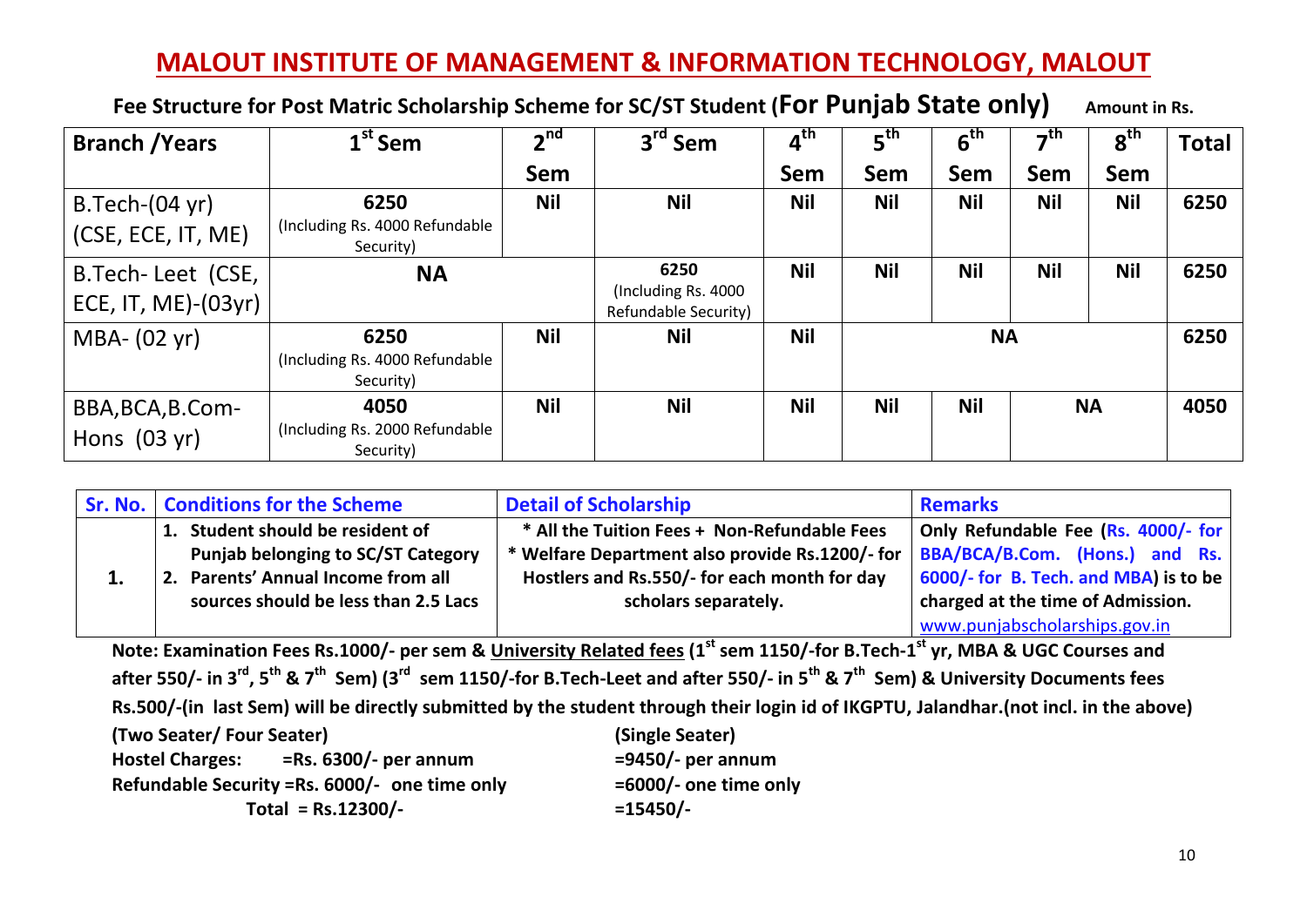### **Maintenance Allowance for SC/ST Students under PMS for Punjab State only**

| <b>Course</b>            | <b>Maintenance Allowance Amount (in Rs.)</b> |             |                |                                   |  |  |  |  |
|--------------------------|----------------------------------------------|-------------|----------------|-----------------------------------|--|--|--|--|
|                          | <b>First Year</b>                            |             |                | From 2 <sup>nd</sup> Year onwards |  |  |  |  |
|                          | <b>Hostler</b>                               | Day Scholar | <b>Hostler</b> | Day Scholar                       |  |  |  |  |
| <b>BBA</b>               | 12000                                        | 5500        | 14400          | 6600                              |  |  |  |  |
|                          |                                              |             | 10800          |                                   |  |  |  |  |
| <b>BCA</b>               | 9000 (approx.)                               | 5300        | (approx.)      | 6360                              |  |  |  |  |
| B.Com.(Hons.)            | 5700                                         | 3000        | 6840           | 3600                              |  |  |  |  |
| <b>B.Tech. &amp; MBA</b> | 12000                                        | 5500        | 14400          | 6600                              |  |  |  |  |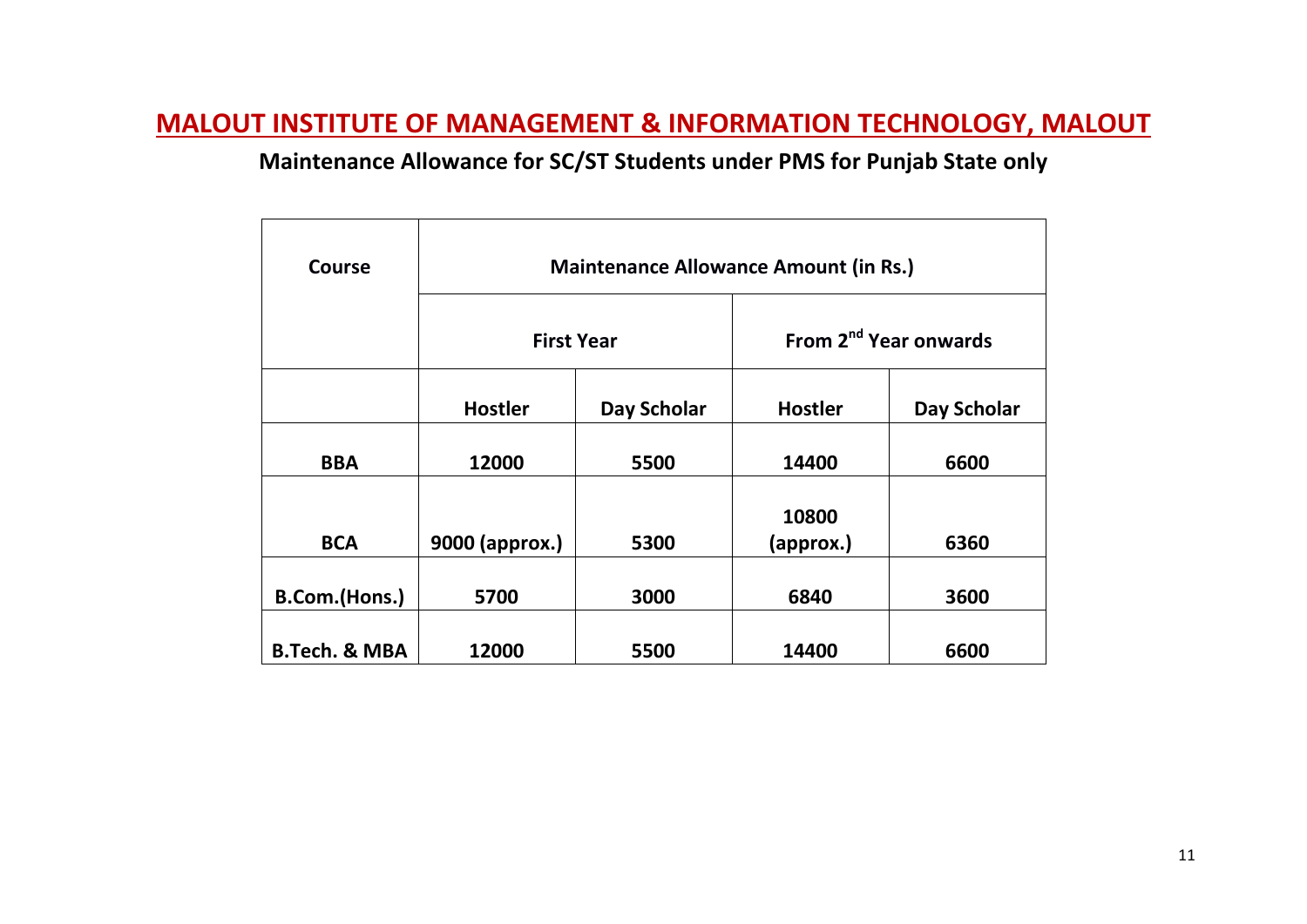|                                                        |                                                               |           |                                                             |                               |                               |                               |                               | <b>Amount</b><br>In Rs.       |                     |
|--------------------------------------------------------|---------------------------------------------------------------|-----------|-------------------------------------------------------------|-------------------------------|-------------------------------|-------------------------------|-------------------------------|-------------------------------|---------------------|
| <b>Course/Course</b><br><b>Duration</b>                | 1 <sup>st</sup><br><b>Sem</b>                                 | $2nd$ Sem | 3 <sup>rd</sup><br><b>Sem</b>                               | 4 <sup>th</sup><br><b>Sem</b> | 5 <sup>th</sup><br><b>Sem</b> | 6 <sup>th</sup><br><b>Sem</b> | 7 <sup>th</sup><br><b>Sem</b> | 8 <sup>th</sup><br><b>Sem</b> | <b>Total in Rs.</b> |
| B. Tech-04 Yr                                          | Rs. 19,368<br>(Including Rs. 4000)<br>Refundable Security)    | 11255     | 11481                                                       | 11255                         | 11444                         | 11255                         | 11407                         | 11255                         | 98,720              |
| <b>B.Tech (LEET)-</b><br>03 yr                         | <b>NA</b>                                                     |           | Rs.19,368<br>(Including Rs.<br>4000 Refundable<br>Security) | 11255                         | 11444                         | 11255                         | 11407                         | 11255                         | 75,984              |
| MBA-02yr                                               | Rs.19,294<br>(Including Rs. 4000)<br>Refundable Security)     | 11255     | 11407                                                       | 11255                         | <b>NA</b>                     |                               |                               | 53,211                        |                     |
| <b>BBA, BCA &amp;</b><br><b>B.Com (Hons)-</b><br>03 yr | <b>Rs.9400</b><br>(Including Rs.2000)<br>Refundable Security) | 5350      | 5350                                                        | 5350                          | 5350                          | 5350                          | <b>NA</b>                     |                               | 36,150              |

**Fee Charged Under TFW scheme (only for Punjab residents)** 

**Note: Examination Fees Rs.1000/- per sem & University Related fees (1st sem 1150/-for B.Tech-1 st yr, MBA & UGC Courses and**  after 550/- in 3<sup>rd</sup>, 5<sup>th</sup> & 7<sup>th</sup> Sem) (3<sup>rd</sup> sem 1150/-for B.Tech-Leet and after 550/- in 5<sup>th</sup> & 7<sup>th</sup> Sem) & University Documents fees **Rs.500/-(in last Sem) will be directly submitted by the student through their login id of IKGPTU, Jalandhar.(not incl. in the above)**

| (Two Seater/ Four Seater)                          | (Single Seater)       |
|----------------------------------------------------|-----------------------|
| $=$ Rs. 6300/- per annum<br><b>Hostel Charges:</b> | $= 9450$ /- per annum |
| Refundable Security = Rs. 6000/- one time only     | =6000/- one time o    |
| Total = $Rs.12300/-$                               | $= 15450/-$           |

**Refundan**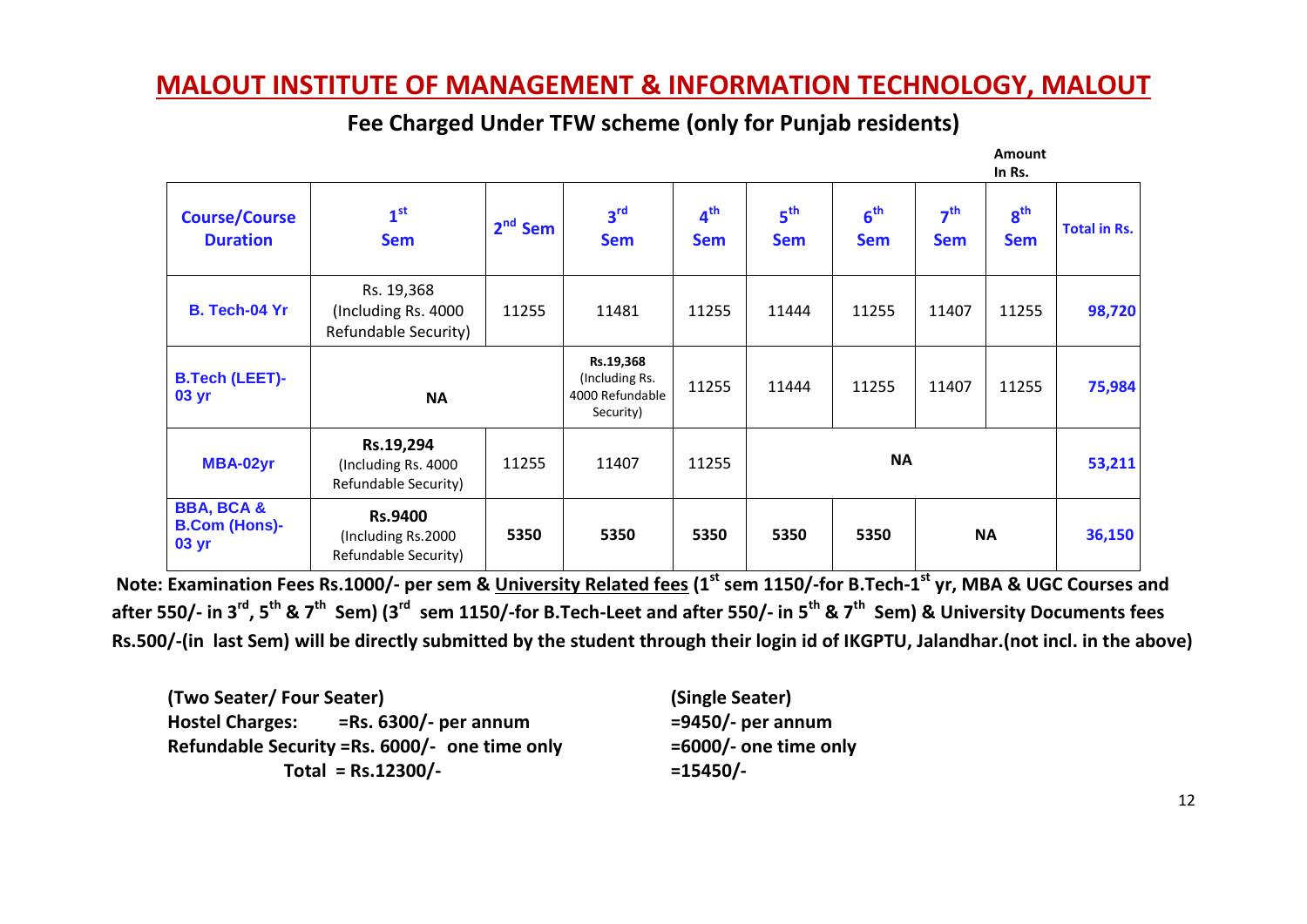## **FREQUENTLY ASKED QUESTIONS REGARDING ADMISSIONS**

#### 1. **Whether the college is Government/Private.**

Yes, it is a Punjab Government College established in 1998.

#### 2. **Under which university MIMIT is affiliated?**

MIMIT is affiliated to IKG Punjab Technical University (IKGPTU) , Jalandhar.

#### 3. **Whether college is eligible under Bihar Credit Card Scheme?**

Yes, it is eligible.

#### 4. **Whether fees is charged from the eligible students of Post Matric Scholarship Scheme of Punjab (SC/ST).**

No, Refundable charges like security etc are charged.

#### 5. **Why should I take admission in MIMIT, Malout?**

- $\triangleright$  Only IKGPTU affiliated Govt. College in the region (within 90 kms.)
- $\triangleright$  Regular & senior faculty
- Abundant merit based scholarship schemes
- Excellent Infrastructure
- $\triangleright$  Alumni placed in MNCs and reputed organizations
- $\triangleright$  Disciplined Environment
- $\triangleright$  Regular classes for Theory & Practical
- $\triangleright$  Soft skill training
- $\triangleright$  Cultural & Co-Curricular activities
- $\triangleright$  Good study environment
- $\triangleright$  Good results
- $\triangleright$  Opportunity for skill development in specialize area
- $\triangleright$  Sports & athletic meets
- $\triangleright$  At 5 minutes walking distance from Bus Stand, Malout

#### 6. **What are the various courses offered by MIMIT, Malout?**

There are AICTE & UGC courses offered by MIMIT, Malout.

AICTE Courses :- B.Tech (CSE, ME, ECE, IT)

MBA ( Marketing, Finance and HRM )

UGC Couses:- BBA, B.Com(Hons), BCA,

#### 7. **How to apply for a course?**

There are two ways to apply for a course:

a) **Online registration:** One can apply online for a course through this link. [https://mimitmalout.ac.in/](https://mimitmalout.ac.in/admissions/)admissions/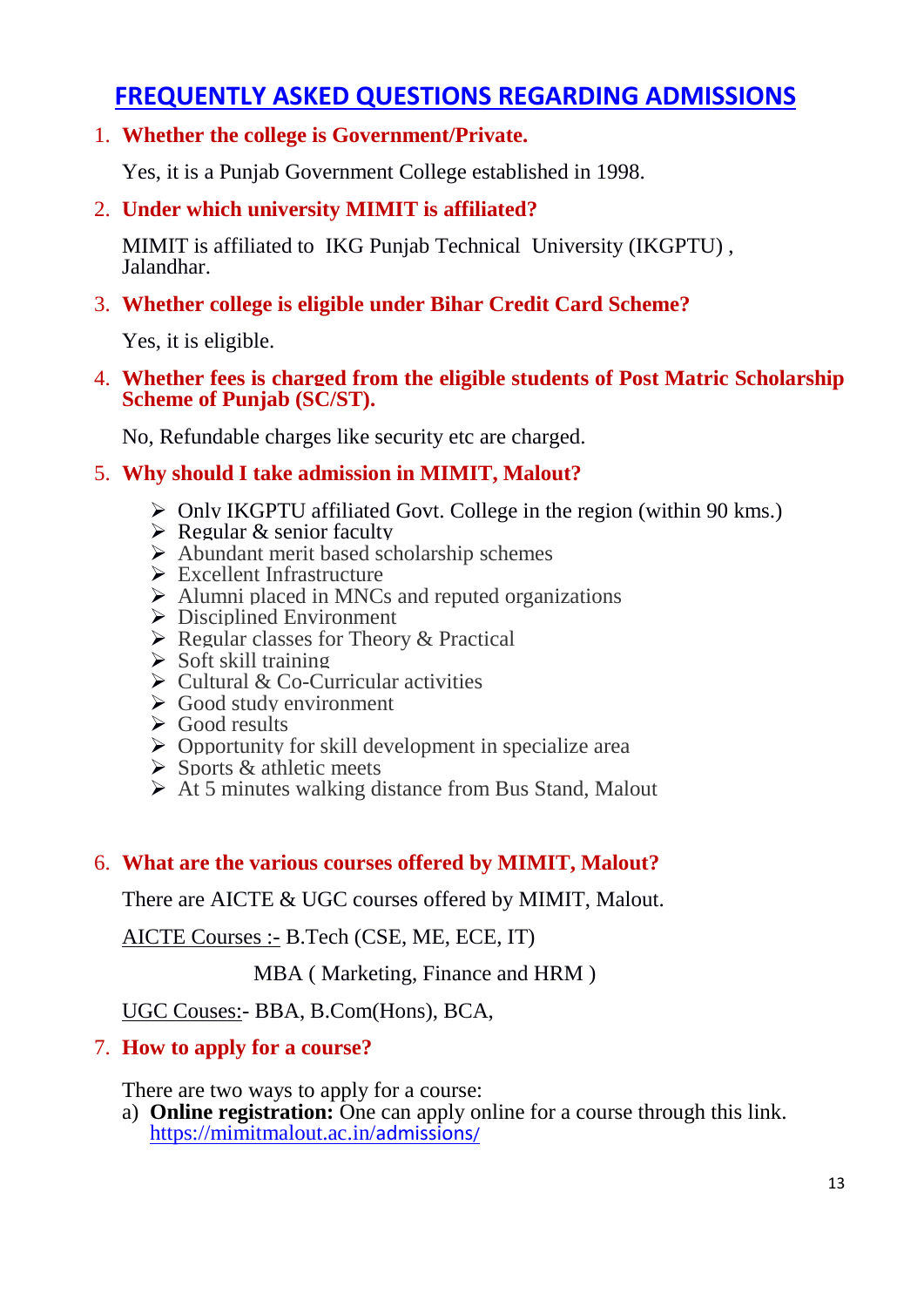b) **Campus visit:** The interested candidate can also visit the campus in order to apply for a course.

After getting the information regarding the courses and fulfilling the eligibility criteria, the student can apply for a course of his/her choice by paying registration amount for reserving the seat (which will be adjusted with their semester Fee)

#### 8. **Whether Tution Fee Waiver scheme is available for courses?**

It is available **for Punjab residents** (85% seat quota) for all courses of MBA, B.Tech, BBA, BCA and B.Com (Honours). The no. of seats is 5% of the sanctioned intake. Candidates whose parents' annual income from all sources is less than Rs. 6 lacs can apply on the university portal through centralized counseling (for B.Tech & MBA) and offline [for BBA, BCA and B.Com (Honours)]. For more details visit institute website [www.mimitmalout.ac.in](http://www.mimitmalout.ac.in/) .

#### 9. **What are the documents required for college admission?**

A student applying for admission should carry the original and one sets of photocopies of all his/her testimonials. The documents required are:

- **→** Adhaar card
- $\rightarrow 10^{th}$ Marksheet
- $\rightarrow$  12<sup>th</sup> Marksheet
- $\rightarrow$  Graduation degree and marksheets (in case of PG courses)
- $\rightarrow$  12 passport size photographs
- $\rightarrow$  Proof of Gap years (if any)
- **→ Category documents (SC, ST, OBC etc..)**

#### 10.**How to reach MIMIT, Malout from Delhi?**

#### **You can board direct train from Delhi to Malout**

| Train No.       | <b>Station</b>        | <b>Timings</b>                       | Operates on      |
|-----------------|-----------------------|--------------------------------------|------------------|
| 12481/Intercity | Old Delhi station     | $01:10 \text{ pm} - 7:20 \text{ pm}$ | All seven days   |
| <b>Express</b>  | (Delhi)               |                                      |                  |
| 12485 / Nanded  | New Delhi station     | $1:30 \text{ pm}-8:58 \text{pm}$     | Monday, Tuesday, |
| express         | (NDLS)                |                                      | Friday.          |
| 12455 / Sarai   | Sarai Rohilla station | 10:45 pm-05:11 am                    | All seven days   |
| Rohilla Express | (DEE)                 |                                      |                  |
| 13007 / Udyan   | New Delhi station     | 08:00 pm- 04:45 am                   | All seven days.  |
| Abha Toofan     | (NDLS)                |                                      |                  |
| express)        |                       |                                      |                  |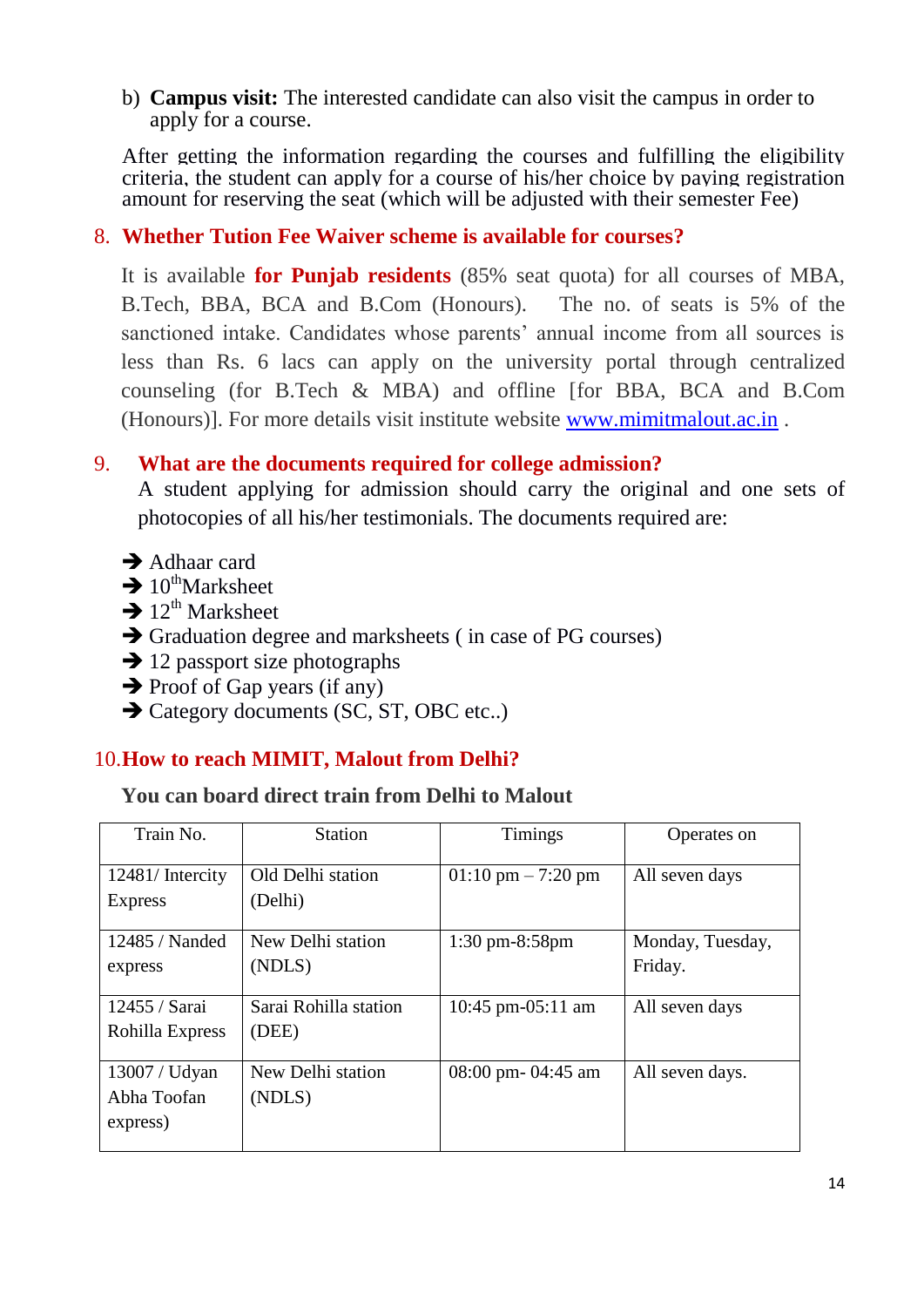OR you can reach Bathinda Junction [https://etrain.info/in?TRAIN\\_BETWEEN=NDLS-BTI](https://etrain.info/in?TRAIN_BETWEEN=NDLS-BTI) and board either a connecting train or bus.

| <b>IF</b> Trains From Station - NEW DELHI (NDLS) to BHATINDA JN (BTI)<br><b>O</b> Know about Availability Notations |                                     |             |                        |                      |                               |                              |                                       |   |   |   |                       |           |                                                                           |    |             |    |                  |                |             |
|---------------------------------------------------------------------------------------------------------------------|-------------------------------------|-------------|------------------------|----------------------|-------------------------------|------------------------------|---------------------------------------|---|---|---|-----------------------|-----------|---------------------------------------------------------------------------|----|-------------|----|------------------|----------------|-------------|
| <b>Train</b><br>Number                                                                                              | <b>Train Name</b>                   |             | Depart.<br><b>Time</b> | To<br><b>Station</b> | <b>Arrival</b><br><b>Time</b> | <b>Travel</b><br><b>Time</b> | <b>Running Days</b><br>Su Mo<br>Tu We |   |   |   | Fr                    | <b>Sa</b> | <b>Available Classes</b><br>CC <sub>SL2S</sub><br>FC<br>2A<br>3A 3E<br>1A |    |             |    |                  |                |             |
| 22895                                                                                                               | DURG FZR ANTYODAYA EXP              |             | 04:45                  | <b>BTI</b>           | 10:25                         | 05:40H                       | X                                     | Y | X | X | X                     | X         | X                                                                         |    |             |    | UNRESERVED TRAIN |                |             |
| 14625                                                                                                               | <b>FZR INTERCITY</b>                |             | 06:45                  | <b>BTI</b>           | 12:25                         | 05:40H                       | ٧                                     | γ | ۷ | ۷ | ۷                     | Y         | γ                                                                         |    | (2A )       | 3A | χ<br>χ           | (sl            |             |
| 54641                                                                                                               | <b>DLI FZR PASS</b>                 | DLI         | 07:10                  | <b>BTI</b>           | 15:35                         | 08:25H                       | Y                                     | Y | v | V | v                     |           | Y                                                                         |    |             |    |                  | TRAIN          |             |
| 12481                                                                                                               | <b>INTERCITY EXP</b>                | DLI         | 13:10                  | <b>BTI</b>           | 18:30                         | 05:20H                       | γ                                     | Υ | γ | γ | Υ                     | Y         | γ                                                                         |    | χ<br>X      | 3A | χ                | (cc)<br>χ      | $\sqrt{2S}$ |
| 19023                                                                                                               | <b>FZR JANATA EXP</b><br>$\theta$   | <b>NDLS</b> | 13:15                  | <b>BTI</b>           | 19:40                         | 06:25H                       | Y                                     | Y | v | v | v                     |           | ۷                                                                         | V  | X<br>V<br>Ā | X  | X<br>V           |                | ∫SL)(2S     |
| 12439                                                                                                               | <b>NED SGNR EXPRES</b><br>筒         | <b>NDLS</b> | 13:30                  | <b>BTI</b>           | 20:05                         | 06:35H                       | X                                     | Y |   | X | X                     |           |                                                                           |    | 2A          | 3A | X                | X<br>SL)       |             |
| 12485                                                                                                               | <b>NED SGNR EXPRES</b>              | <b>NDLS</b> | 13:30                  | <b>BTI</b>           | 20:10                         | 06:40H                       | X                                     | Y | ۷ |   | X                     | Y         | X                                                                         | X  | X<br>2A     | 3A | X                | X<br>SL        |             |
| 14731                                                                                                               | <b>DLI FKA EXP</b>                  | DLI         | 14:20                  | <b>BTI</b>           | 22:10                         | 07:50H                       | γ                                     | γ | ٧ |   | ۷                     |           | ٧                                                                         |    | X<br>X      | 3A | (cc<br>χ         |                | (2S         |
| 14519                                                                                                               | <b>KISAN EXPRESS</b>                | DLI         | 14:50                  | BTI                  | 22:20                         | 07:30H                       | Y                                     | Y | ٧ | γ | Y                     | Y         | Y                                                                         | V  | X<br>X      | X  | X<br>(cc         |                | (2S         |
| 15909                                                                                                               | <b>ABADH ASSAM EXP</b><br>۲I        | DLI         | 16:10                  | <b>BTI</b>           | 22:45                         | 06:35H                       | γ                                     | Y | ٧ | γ | Y                     | Y         | γ                                                                         | 1A | 2A          | 3A | X                | X<br><b>SL</b> |             |
| 12047                                                                                                               | <b>NDLS FZR SHTBDI</b>              | <b>NDLS</b> | 16:20                  | <b>BTI</b>           | 21:00                         | 04:40H                       | X                                     | Y | X | X | X                     | γ         |                                                                           | 1A | X           | X  | X<br>(cc         |                | X           |
| 13007                                                                                                               | <b>U ABHATOOFAN EXP</b><br>$\theta$ | <b>NDLS</b> | 20:00                  | <b>BTI</b>           | 02:30                         | 06:30H                       | ٧                                     | γ | ۷ | ۷ | γ                     | Υ         | γ                                                                         | X  | X<br>X      | 3A | X<br>χ           | 'SL            |             |
| 12137                                                                                                               | Ï۱<br><b>PUNJAB MAIL</b>            | <b>NDLS</b> | 21:40                  | <b>BTI</b>           | 03:15                         | 05:35H                       | Y                                     | Y | Y | Y | Y                     | Y         | γ                                                                         | 1A | 2A          | 3A | X                | X<br><b>SL</b> |             |
| 12455                                                                                                               | <b>DEE BKN SF EXP</b>               | DEE         | 22:45                  | BTI                  | 04:27                         | 05:42H                       | Y                                     | Y | Y | Y | Y                     | Y         | Υ                                                                         | 1A | 2A          | 3A | χ                | χ<br>'SL       |             |
| III No. of Trains (Listed: 14 / Found: 14)<br>No Filters Applied<br>□ Trains for Selected Date                      |                                     |             |                        |                      |                               | <b>A</b> Print List          |                                       |   |   |   | <b>Q</b> Show Filters |           |                                                                           |    |             |    |                  |                |             |

#### 11.**What is the medium of instruction?**

Mostly English is preferred but Hindi and Punjabi are also used.

#### 12. **What are the college admission requirements?**

A student should check, if, he/she meets the eligibility criteria for the course he/she wishes to pursue and submit photocopies of all his/her testimonials for verification.

#### 13. **What are the timings for admissions?**

MIMIT remains open for admissions between 9:00 a.m. and 5:00 p.m. Monday through Saturday.

#### 14. **What are the other facilities provided by MIMIT, Malout?**

- $\rightarrow$  MIMIT is providing cheapest hostel facility for both boys and girls @ 6300/per year.
- $\rightarrow$  Fully Wifi campus with 60 Mbps Internet Leased Line
- $\rightarrow$  Digital library where anyone can access number of books on a single click.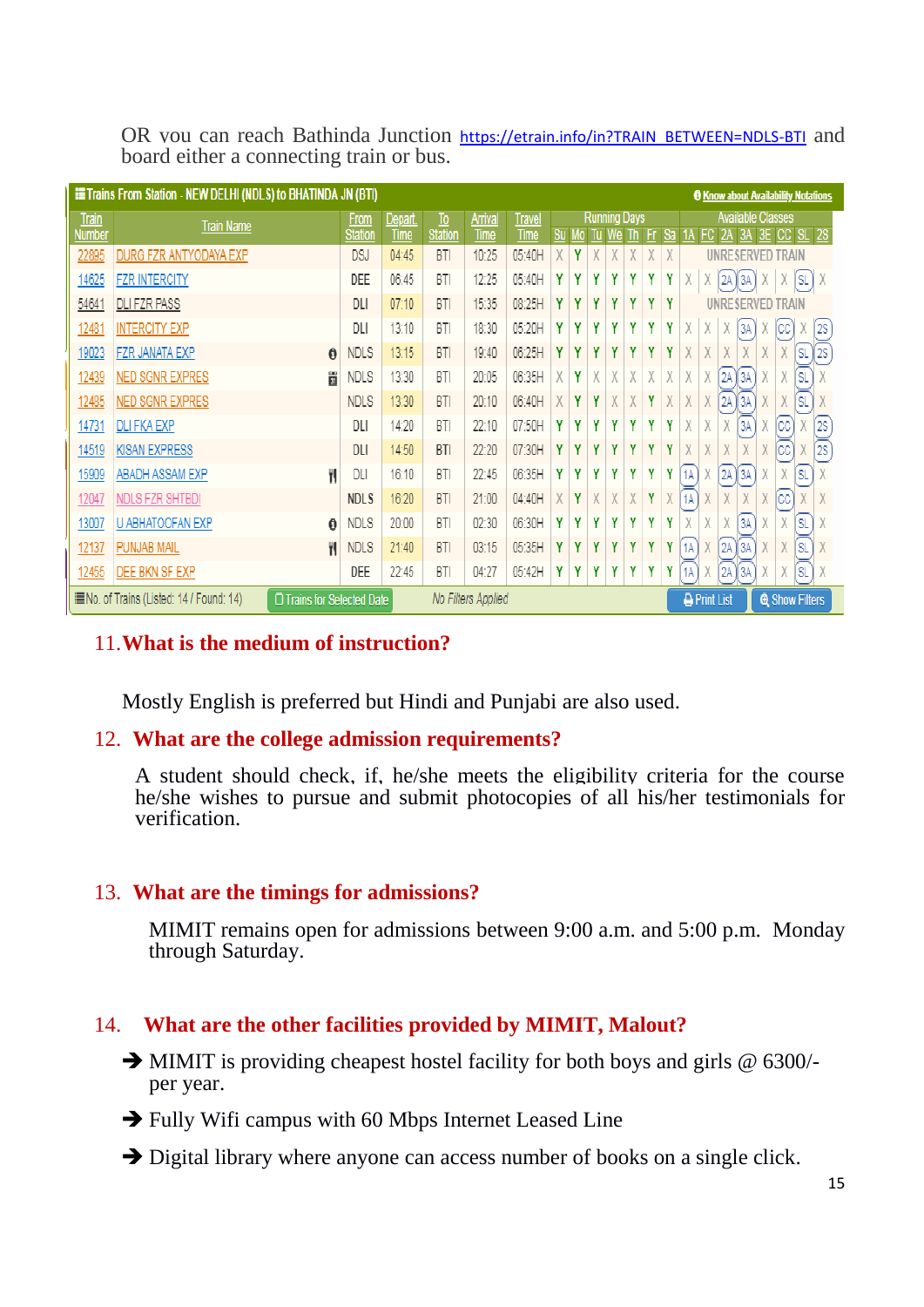- $\rightarrow$  Merit Based & other scholarship schemes.
- $\rightarrow$  Book bank for SC/ST.
- 15. **What type of scholarships are available?**

#### **MIMIT is offering:**

- **1. Chief Minister Scholarship Scheme for B.Tech 1styear and LEET**
- **2. MIMIT Scholarship Scheme for MBA, BBA, BCA, B.Com(Hons.)**

**In addition to these two Scholarship Schemes all other Scholarship Schemes provided by Centre / State Govt. are also available. (For details visit**  <https://mimitmalout.ac.in/scholarship/>**)**

#### 16.**What is the placement status of MIMIT, Malout?**

Our Students have got opportunities in TATA, Tech-Mahindra, Infosys, HDFC Bank, Birla Soft, HCL, Whirlpool, Godrej, Mahindra, Wipro, ICICI Prudential Life Insurance, Harrison Pvt. Ltd., Govt. Sector and many more companies in campus placement. Please visit <https://mimitmalout.ac.in/placements/>

#### 17. **What are the minimum and maximum packages offered by the recruiters?**

Minimum package: Rs. 1.5 Lakh

Maximum package: Rs. 7 Lakhs

#### 18. **What are hostel accommodation facilities available at MIMIT?**

MIMIT provides completely hygienic separate boys and girls hostel accommodation with all standard civic amenities like common room, cooperative mess, playgrounds etc.

#### 19. **Are hostel charges included in the tuition fee?**

No

#### 20. **Is the teaching quality good?**

We have competent highly qualified and experienced faculty. They guide and mentor students and inspire them to give their best.

#### 21. **Is there any dress code or uniform for students.**

The students of all courses are supposed to wear uniform on every Wednesday only.